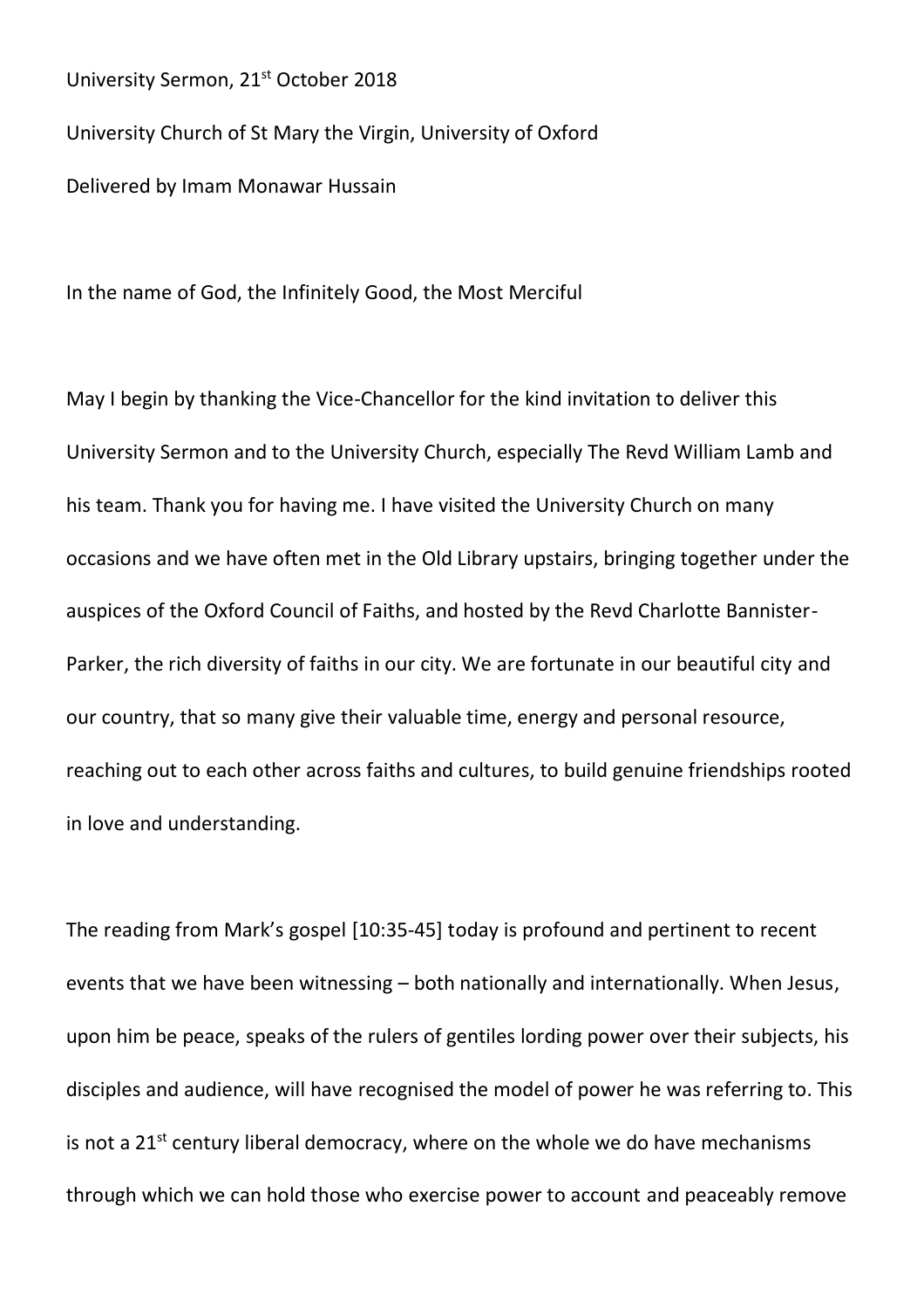them from office, through the ballot box, if we so wish. However, in Mark's context access to power was limited to those of 'wealth, family origins, and occupation' and the 'exercise of power' was such that it was to the detriment of the vast majority of the population but to the benefit of the ruler or the ruling class. The use of violence was the norm, in the words of Wilkes, 'Roman examples ranged from forcing Jews to carry their gear for a mile to lining the roadways with crucified victims.<sup> $1$ </sup> This was rule through fear, brute force and sheer physical domination of the subjects.

What is striking is that over 2,000 years later, we continue to witness and experience oppressive forms of power, some naked, such as the murder of Jamal Khashoggi, a Saudi Journalist, writing for The Washington Post, who entered the Saudi Arabian Consulate in Istanbul on  $2^{nd}$  October 2018, never to be seen again. We have seen the images and have been drip-fed, horrific details of what might have happened to him. The details are ghastly and it seems he was murdered in the most unimaginable manner, possibly to send a signal to others who simply advocate, what we in our country take for granted press freedom, rule of law, and democracy. We hold him, his family and friends in our prayers this morning.

Other, both subtle and coercive forms of power, equally destructive and damaging, have been highlighted this week. For example, Dame Laura Cox's, independent inquiry into

 $\overline{a}$ 

<sup>&</sup>lt;sup>1</sup> Bill Thompson, 'Servant, Leader, or Both? A Fresh Look at Mark 10:35-45', in The Journal of Applied Christian Leadership,' Fall 2015, Vol. 9 (2), pp.54-65.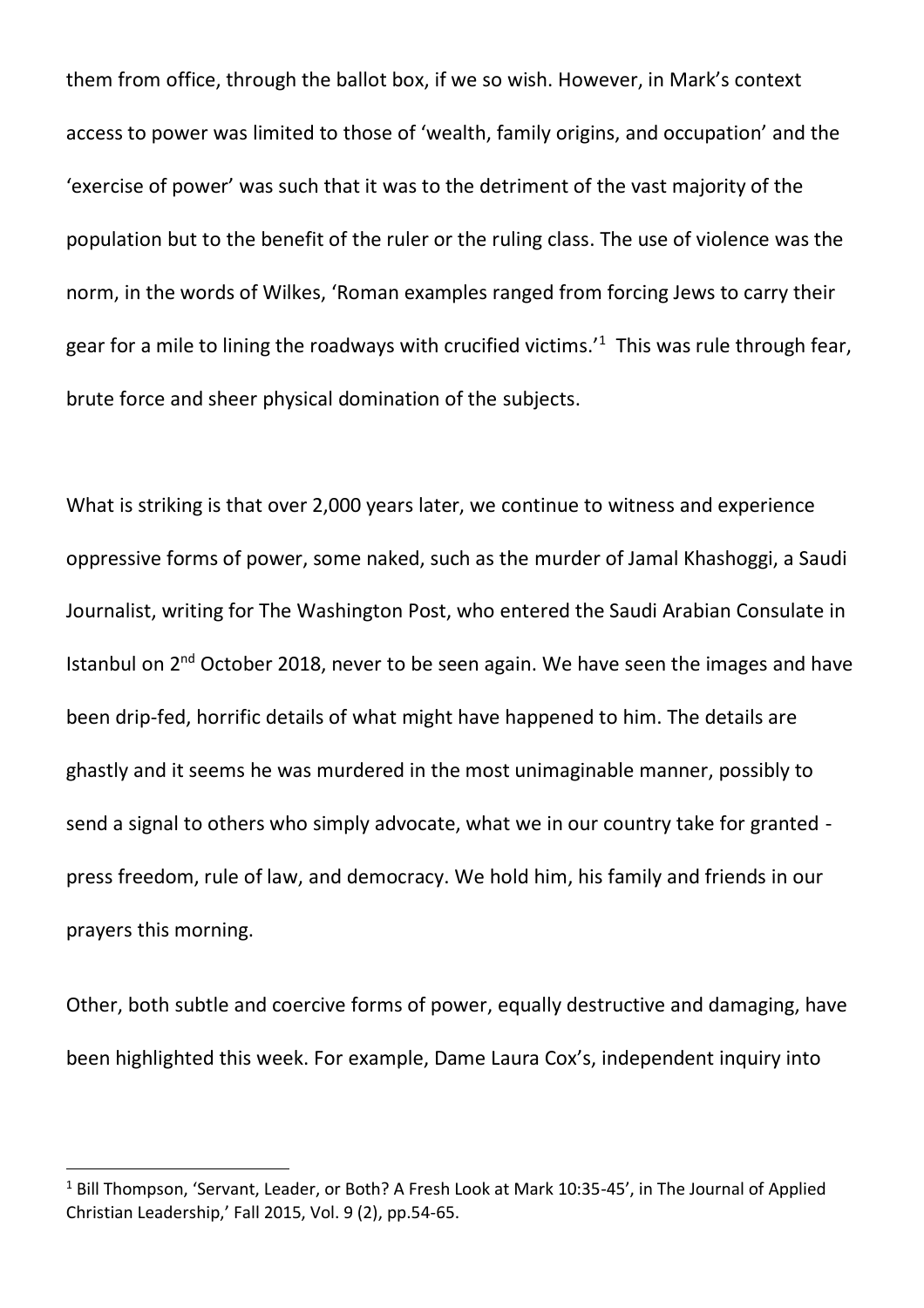'Bullying and Harassment of House of Commons Staff<sup>'2</sup>, the case of the Huddersfield grooming gang and their horrific sexual exploitation of vulnerable children, and the statistics highlighting the worrying rise in hate crime. My point is that where there is a relationship of power, it's exercise can lead to a 'lording over others' that diminishes the individual's, as well as our collective human dignity. There is one other form of contemporary power, which did not exist at Jesus' time but that is being used by individuals, groups and nation states, to undermine our state institutions, democracy and societal cohesiveness. This is e-technology, which opens up extraordinary opportunities through creating virtual worlds of mutual interest, without walls or barriers, and the possibilities of building friendships with people, one would never otherwise, have met. The flip side to this is that the proliferation of e-media, giving birth to social media platforms and satellite channels, has given the ability to those who were incapable in the past of delivering their narratives of hate and violence to the masses, the ability to do so, to our collective detriment. The young people, primarily from Muslim backgrounds but not exclusively, I support through The Oxford Foundation, who are often disengaged with education, are accessing online content specifically designed to lure them into violent extremism. Their passion for change is manipulated and often poisoned, with what I term a theology of separateness, that isolates them from their own families and the wider community. At one point, I was informed that the so called 'IS' were uploading 40,000 videos a day, all very well edited, slick, and targeting young vulnerable Muslims. The violent acts of this group of terrorists, whose victims are often overwhelmingly Muslim, is

 $\overline{a}$ 

<sup>2</sup> <https://www.cloisters.com/images/Bullying-Harassment-HOC-Staff-Oct-2018.pdf> [accessed 20th October 2018]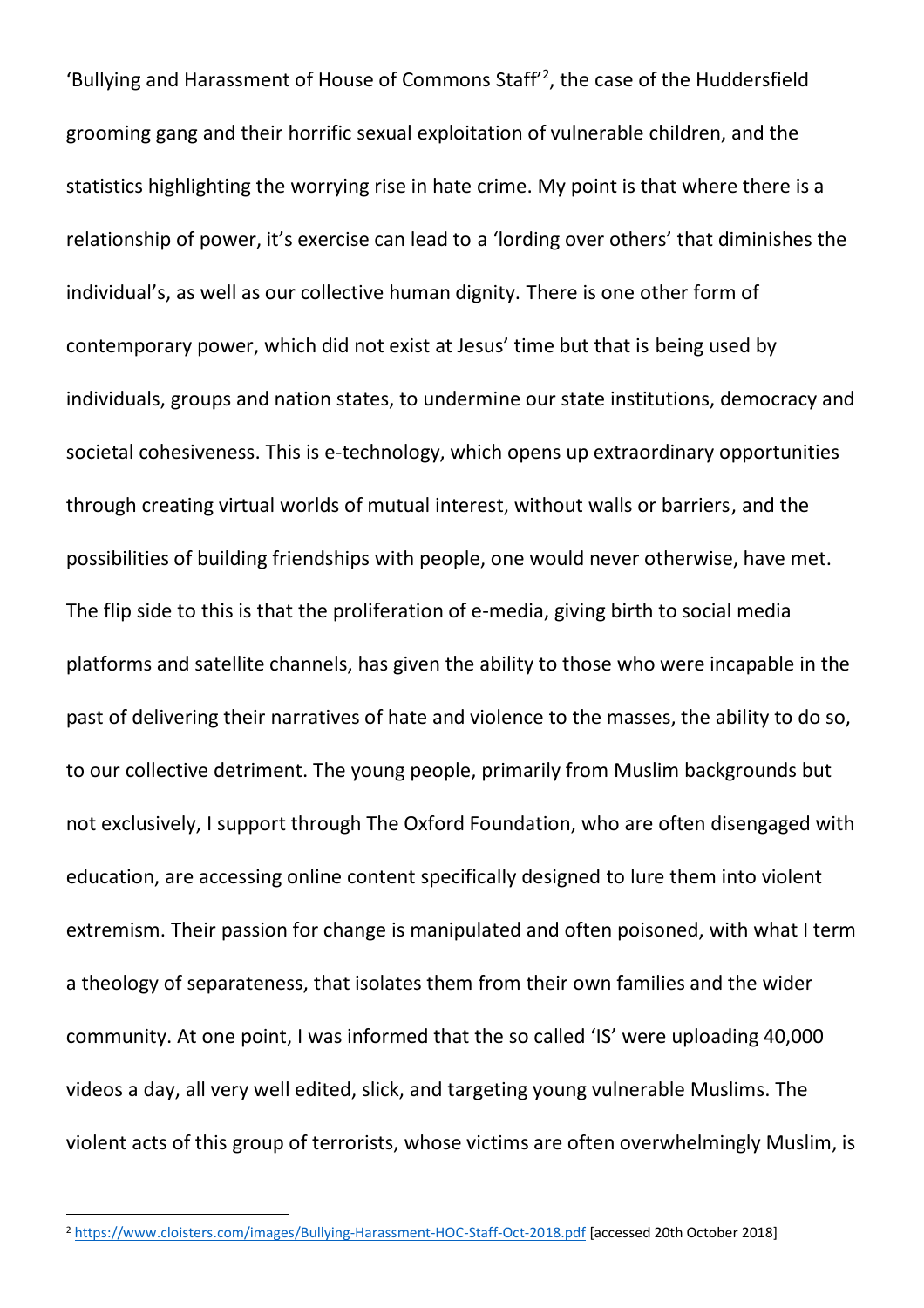then used by the far-right to create a narrative of hate, that maligns the whole Muslim community, as a result of which, as the Home Office figures report this week, religious hate crime has risen by 40% in England and Wales. Half of the victims are Muslims, followed by people of Jewish faith.<sup>3</sup> Over the last few weeks, I have spoken with a number of prominent Jewish leaders and there is an overall sense that the rise of Anti-Semitism is causing real concern and anxiety in the British Jewish community. It is therefore imperative that we stand together united against those who are poisoning young minds with Anti-Semitic tropes and using e-media to spread their hate against the British Jewish community.

So, what can we as Christians and Muslims learn from our traditions about, and the exercise of power?

Here, I think we have an important meeting point for both Christians and Muslims. First, Jesus, upon him be peace, radically redefines greatness and in effect, power. To be great and powerful, is to serve others. He turns the Roman hierarchical model of power upside down. Power lies in the service of God's creation. It helps break the idol of excessive pride, it cultivates and nurtures, humility. A companion of the Prophet Muhammad, Peace and Blessings be Upon Him (pbuh), asked him, 'What kind of Islam is best?' The Prophet (pbuh) replied, 'That you serve food and give salutation of peace to the one whom you know and the one whom you do not know.' [Bukhari] He also said, 'The best of people are those that bring most benefit to the rest of

l

<sup>3</sup> [https://www.independent.co.uk/news/uk/crime/uk-hate-crime-religious-muslims-islamophobia-police-racism](https://www.independent.co.uk/news/uk/crime/uk-hate-crime-religious-muslims-islamophobia-police-racism-a8585846.html)[a8585846.html](https://www.independent.co.uk/news/uk/crime/uk-hate-crime-religious-muslims-islamophobia-police-racism-a8585846.html) [accessed 20th October 2018]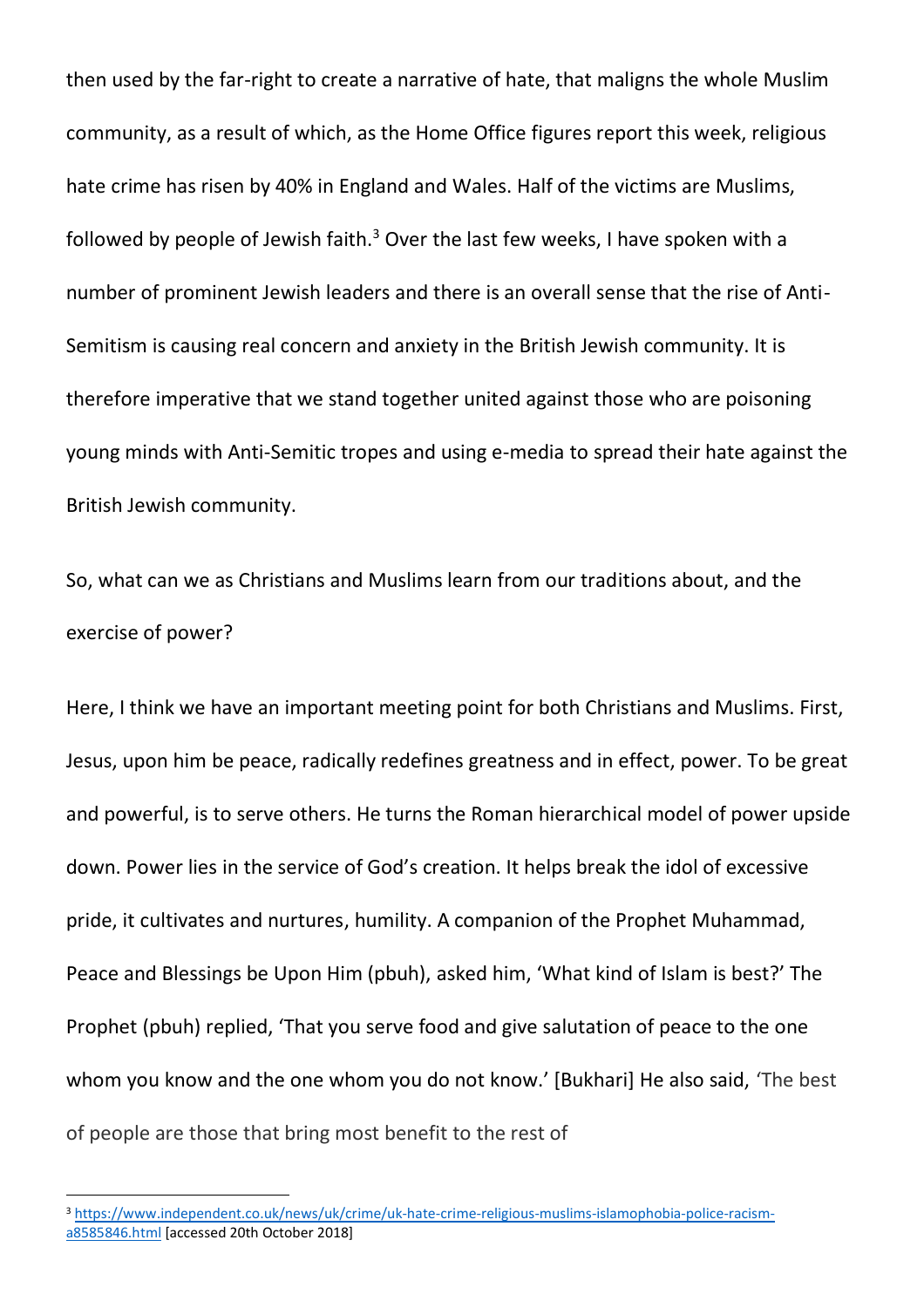humankind.' [Daraqutni, *Hasan*]. 'If someone spends the night satiated while the neighbour is hungry, he has not believed in me.' [al-Hakim and al-Mustadrak]. The Prophet was asked, "What actions are most excellent?' he replied, 'To gladden the heart of human beings, to feed the hungry, to help the afflicted, to lighten the sorrow of the sorrowful, and to remove the sufferings of the injured." [Bukhari]

Let me cite an example, from my own work and that I hope might resonate with some of you. It relates to the field of education. A school in inner city Birmingham invited me to help implement my educational programme at their school. This was a secondary school but one in which most of the student population came from a Pakistani-Bengali heritage. Having toured the school, I met members of staff and a group of 6<sup>th</sup> form students. One of the students said something that has been etched on mind ever since. He said something to the effect that, 'this is my bubble', meaning the innercity area and that 'I was born here, will die here and there's no way I can escape this.' I came away thinking how might I use my network of contacts to burst this bubble, for this student and his fellows? Following an email introduction by a friend, we were able to establish a partnership exchange programme between the Birmingham school and Atlantic College, in Wales. This opened up the possibility of the young people from Birmingham, meeting other young people from some 90 different countries! The international students, had the reciprocal opportunity to experience life in Birmingham first-hand. Atlantic College also extended a scholarship for a student from Birmingham, thus far 3 students have studied under the scholarship programme. As educators or